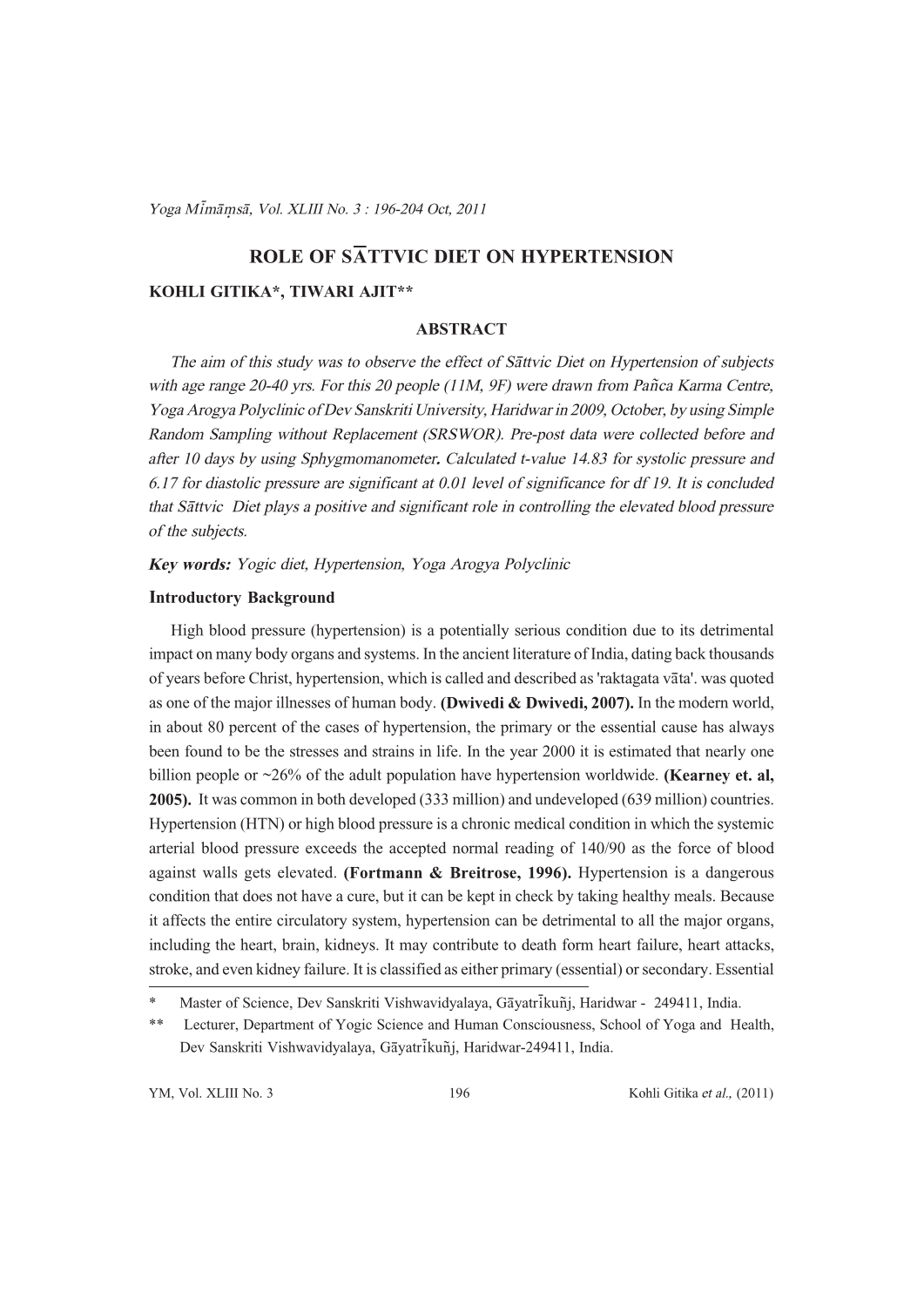hypertension is the most prevalent hypertension type, affecting 90–95% of hypertensive patients. (Carretero, et al., 2000). Although no direct cause has been identified, there are many factors such as sedentary lifestyle, stress, potassium deficiency (hypokalemia), obesity (more than 85% of cases occur in those with a body mass index greater than 25), salt (sodium) sensitivity, arsenic exposure, alcohol intake, and vitamin D deficiency that increase the risk of developing hypertension. (Uchiyama, 2008). The remaining 5-10% of cases (Secondary hypertension) is caused by other conditions that affect the kidneys, arteries, heart, or endocrine system. Current conventional treatments for treating hypertension decrease peripheral resistance, blood volume, or the strength and rate of myocardial contraction. Some patients are resorting to alternative medicine either as a supplement or substitute. The process of managing prehypertension according to the guidelines of the British Hypertension Society (Elley, et al. 2002) suggest the following lifestyle changes such as: weight reduction and regular aerobic exercise (e.g., walking), reducing dietary sugar, reducing sodium (salt). This step decreases blood pressure in about 33% of people. Many people use a salt substitute to reduce their salt intake. Additional dietary changes beneficial to reducing blood pressure include the DASH diet (dietary approaches to stop hypertension) which is rich in fruits and vegetables and low-fat or fat-free dairy products. It is said that our level of development, mental and spiritual, is reflected in the kind of food we eat and our stage of consciousness is revealed in the nature of that chosen food. Both yoga and ayurveda advice on a Sāttvic or a pure vegetarian diet. Such a diet, it is believed, encourages the development of the higher qualities of peace, love and spiritual awareness. Sr**imad Bhagawad Gita in 17<sup>th</sup> chapter** verse 8 says "Foods dear to those in the mode of goodness (Sattvik food) increase the duration of life, purify one's existence and give strength, health, happiness and satisfaction. Such foods are juicy, fatty, wholesome, and pleasing to the heart (Goswami, 2007). Chandogyopanisad, **1,vii** says that When nourishment is pure, the antahkarana becomes pure and memory become pertinent. When memory becomes pertinent, there is release from all the knots of the heart. The basis of an ideal Sāttvic diet is the attitude of ahimsa or nonviolence. A Sāttvic or yogic diet is first and foremost purely vegetarian, eschewing all such methods which involve the killing or harming of animals. In addition, a lot of emphasis is put on natural foods, i.e., foods grown in harmony with nature, on good soils, ripened naturally, cooked in the right manner and with the right attitude of love. Partaking of a diet such as this helps in the development of prana or vital energy and spiritual consciousness. The true test of our foods comes when we meditate. All meditators know that there are two main problems. One is falling asleep--the tamasic effect. The other is an over-active mind--the rajasic effect. If we want to be able to quiet the mind and maintain our alertness to explore our subtle nature, we need to follow the Sattvic diet. Such

YM, Vol. XLIII No. 3 197 Kohli Gitika et al., (2011)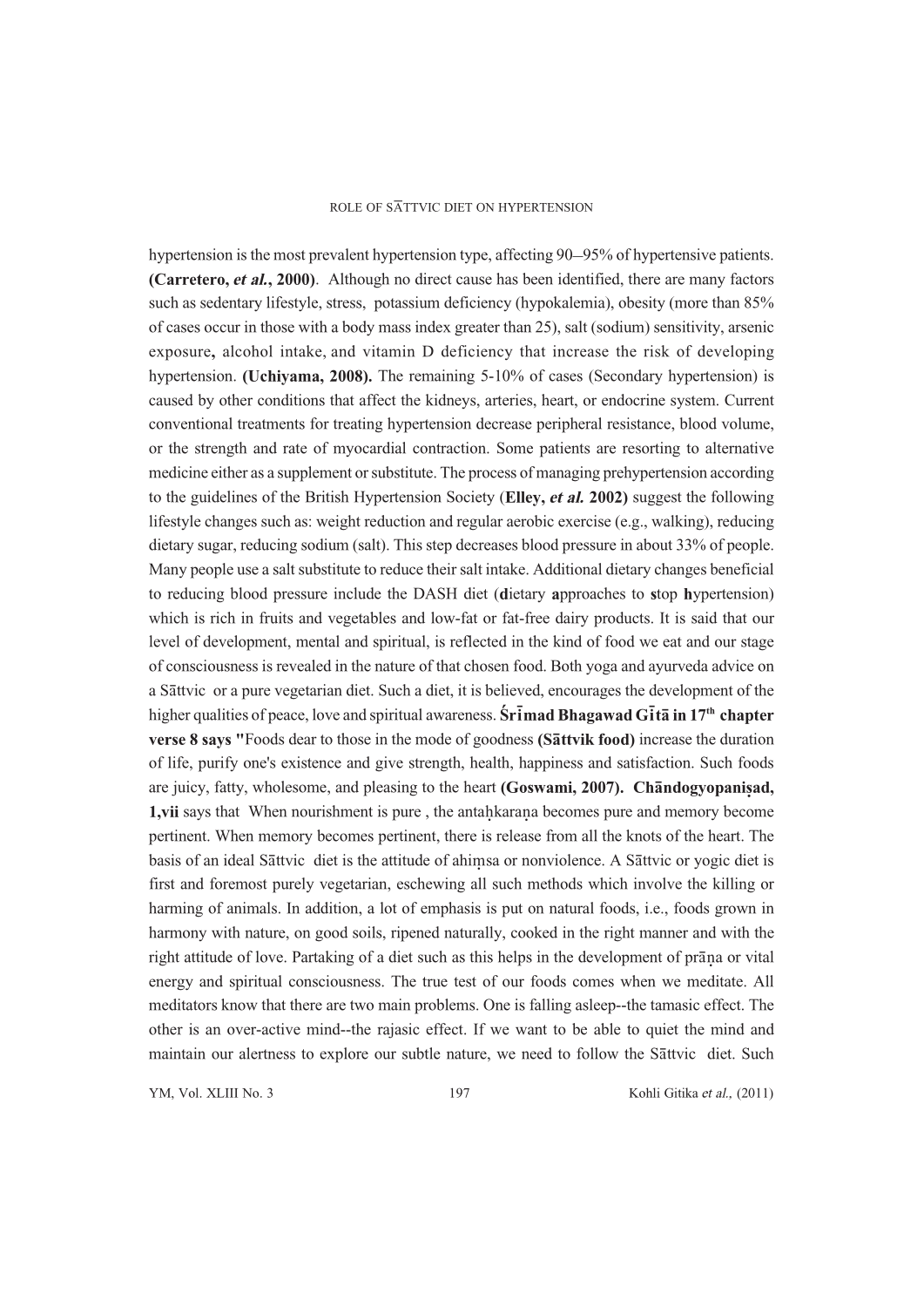foods include water, fruit, cereal, most vegetables, beans, nuts, grains, milk and milk derivatives (butter, ghee, cream, yogurt). ("Sattvic Diet", 2011)

Food recommended in Hatha Pradipikā are Wheat, rice, barley, śāstika (a kind of rice), good corns, milk, ghee, sugar, butter, sugarcandy, honey, dried ginger, Parwal (a vegetable), the five vegetables, moong, pure water, these are very beneficial to those who practice Yoga, well sweetened, greasy (made with ghee), milk butter, etc., which may increase humors of the body, according to his desire.  $(HYP 1/62-63)$  In addition, an increase in dietary potassium, which offsets the effect of sodium, has been shown to be highly effective in reducing blood pressure. Dietary and lifestyle changes can improve blood pressure control and decrease the risk of associated health complications. (Pierdomenico, et al. 2009). Reducing sodium (salt) in the body by limiting condiment sodium and the adoption of a high potassium diet which rids the renal system of excess sodium. Many people use potassium chloride salt substitute to reduce their salt intake (Klaus, et al. 2009). The present study aims at studying the effect of Sattvic Diet on hypertensive patients of Pañca Karma Centre, Yoga Arogya Polyclinic of Dev Sanskriti University, Haridwar in October 2009 living in Spiritual Environment.

## Hypothesis

- 1) Sattvic Diet significantly decreases High Blood pressure levels (Systolic) of participants.
- 2) Sāttvic Diet significantly decreases High Blood pressure levels (Diastolic) of participants.

# Material and Method

#### Sampling

This study was conducted on 20 people (11M, 9F) who were drawn from Panca Karma Centre, Yoga Arogya Polyclinic of Dev Sanskriti University, Haridwar. Samples were selected by applying the simple random sampling without replacement (SRSWOR) using lottery method. They were of age range 20-40 yrs.

Research Design: Pre-post single group Symbolically, A Q1 X Q2 Where,  $A =$  Single group  $Q1$  = Pre test  $X = S\bar{a}$ ttvic Diet  $Q2 =$  Post test

YM, Vol. XLIII No. 3 198 Kohli Gitika et al., (2011)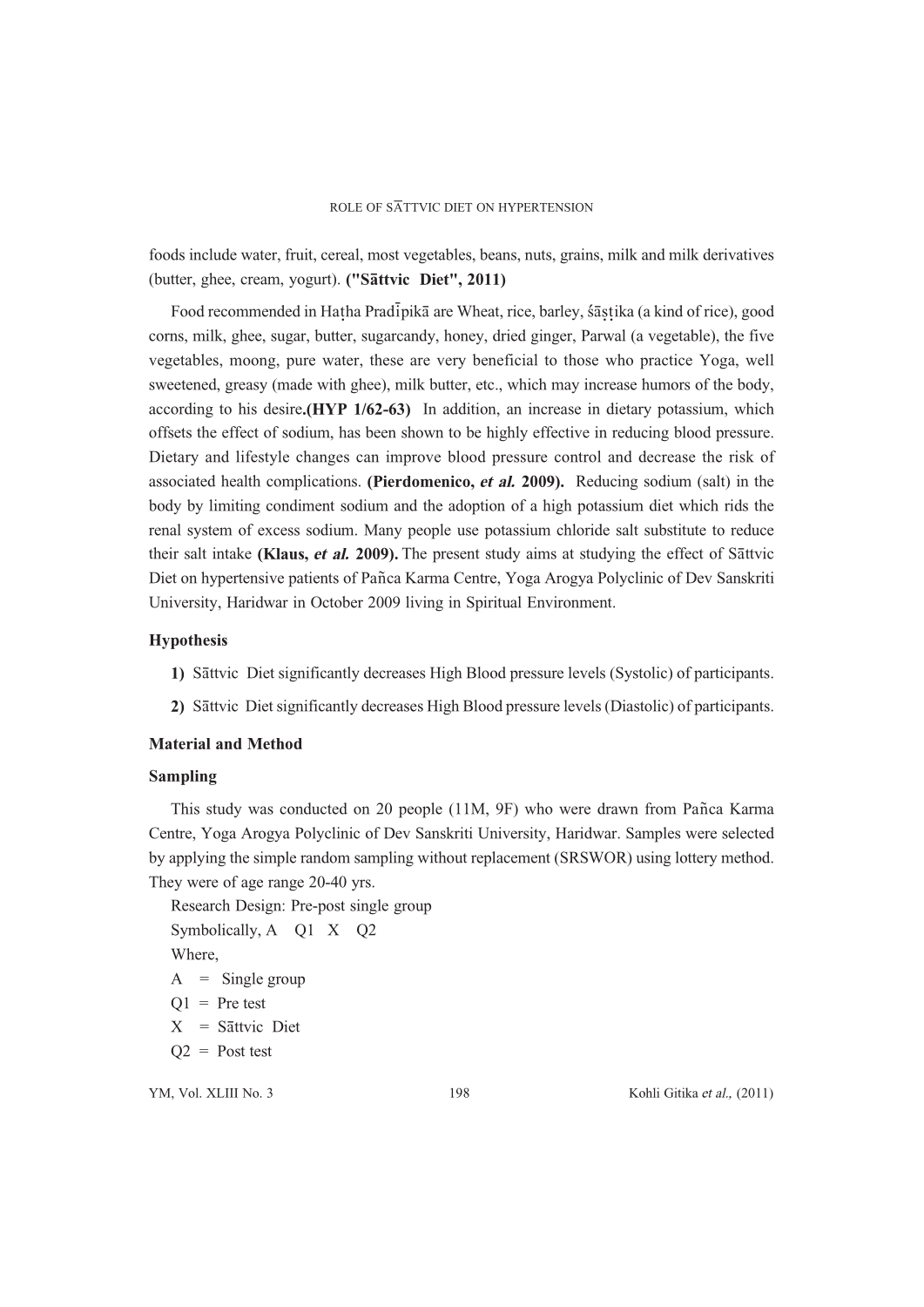7 (4M, 3F) out of 20 subjects were taking hypertensive drugs from last 2-3 months and 4 (3M, 1F) out of them continued it even during the experiment. There are no clinical symptoms visible in the patients as they belong to the category of pre-hypertension and mild hypertension.

# Diagnosis Tool

Sphygmomanometer was used as a diagnostic tool to examine the blood pressure of the patients, in the Pañca Karma Centre of Yoga Arogya Polyclinic, Dev Sanskriti University, Haridwar.

| <b>Time</b>              | Food                                                                                                                                                                                               |
|--------------------------|----------------------------------------------------------------------------------------------------------------------------------------------------------------------------------------------------|
| 4:30am                   | Ushapaan 2-3 glass                                                                                                                                                                                 |
| 6:45am<br>(Breakfast)    | Dashmoolkwath+Tikatu powder+ sprouts(50gm)                                                                                                                                                         |
| 10:30-12:00pm<br>(Lunch) | Cooked Vegetables - Parval, Angular guard, Lobia<br>$(3/4th$ bowl)<br>Chapatti - 4<br>Green gram - z medium bowl<br>Salad - Raddish, Carrot, Cucumber<br>Rice - 1 medium bowl                      |
| 4pm                      | $Takkr(Yoghurt) - 1$ Glass (200 ml)                                                                                                                                                                |
| 7pm<br>(Dinner)          | Cooked Vegetables - Parval, Angular guard,<br>Lobia $(3/4^{\text{th}}$ bowl)<br>Chapatti - 4<br>Green gram - z medium bowl<br>Salad - Raddish, Carrot, Cucumber<br>Vegetable Dalia - 1 medium bowl |
| 8:30pm                   | Fruits – Papaya, Apple (1 Piece)                                                                                                                                                                   |
| 9:30 <sub>pm</sub>       | Double Toned milk - 1 glass (200ml)                                                                                                                                                                |

# Sāttvic Diet Plan for Hypertensive Patients

YM, Vol. XLIII No. 3 199 Kohli Gitika et al., (2011)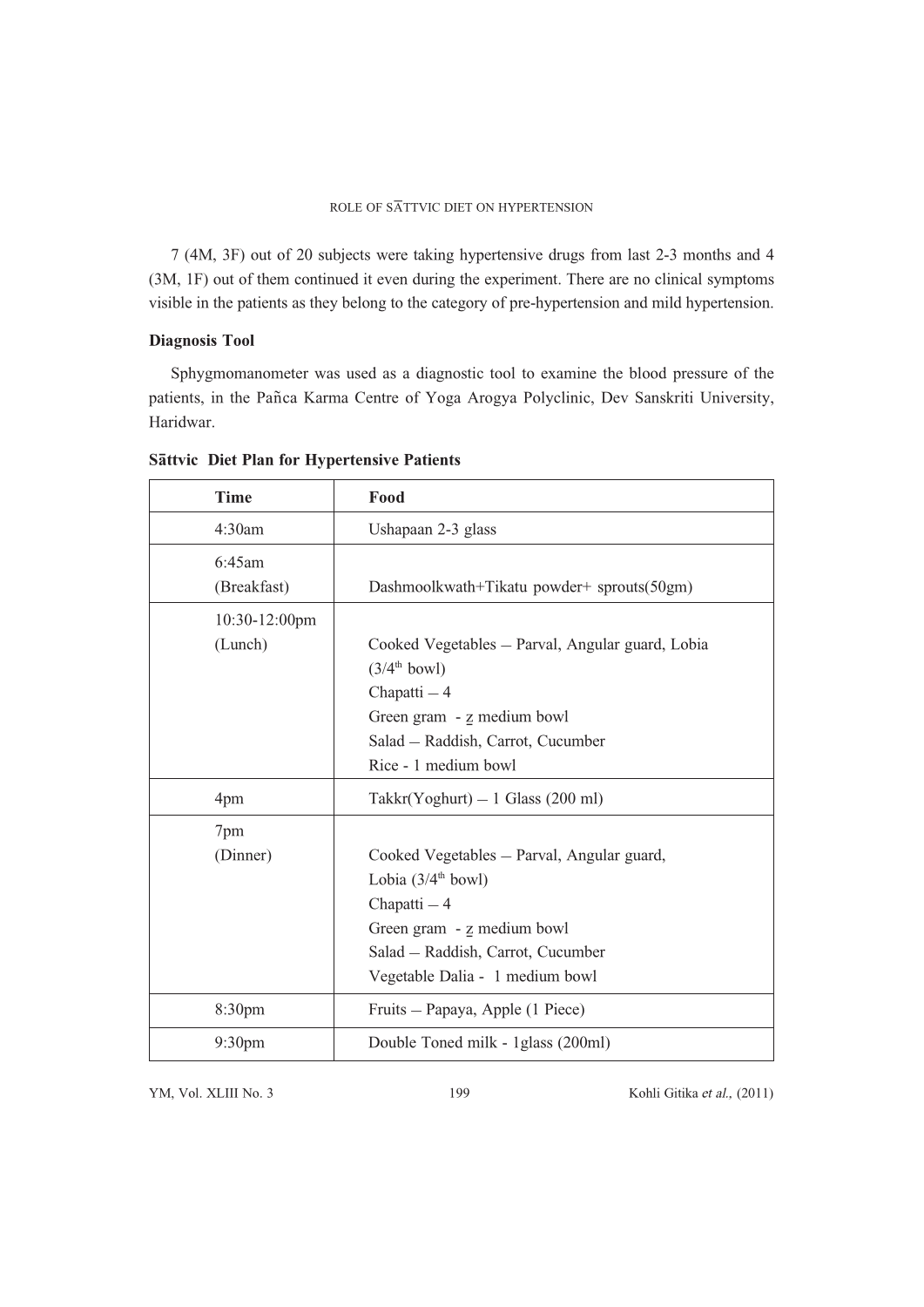#### Considerations of Sattvic Diet for hypertensive patients

- The diet given was prepared in Potassium Chloride (Sendha Namak).
- > Takkr or Yoghurt was given to the patients as it is rich in Potassium Chloride.
- Low calorie diet was given which ranges from 2000cal-2100cal.
- > No tea was given.
- Apple and papaya was given to the patient as it reduces the high blood pressure.
- Double toned milk was given as it bears no fat content.
- > Calorie consumption=Calorie spent throughout the day (which includes light yogic practices and light schedule of the day)

# Procedures

Firstly, by using Sphygmomanometer the Blood pressure of each subject was measured to collect the pre readings and post measurement of Blood pressure for the same subjects were taken after the time period of 10 days.

## Result

In order to test the hypotheses the effect of Sattvic Diet on Hypertensive patients,  $t - \text{test}$ was applied. The calculated t-value, 14.83 and 6.17 for systolic and diastolic pressure respectively are greater than the critical t-value; for df=19 at 0.01 level of significance.

This indicated the significant positive effect of Sattvic Diet on Hypertension of participants. Hence, researcher's hypotheses Sattvic Diet decreases the High Blood Pressure levels (Systolic) of participants and Sāttvic Diet decreases the High Blood Pressure levels (Diastolic) of participants are accepted.

### Bar Graph:



Graph: Systolic

YM, Vol. XLIII No. 3 200 Kohli Gitika et al., (2011)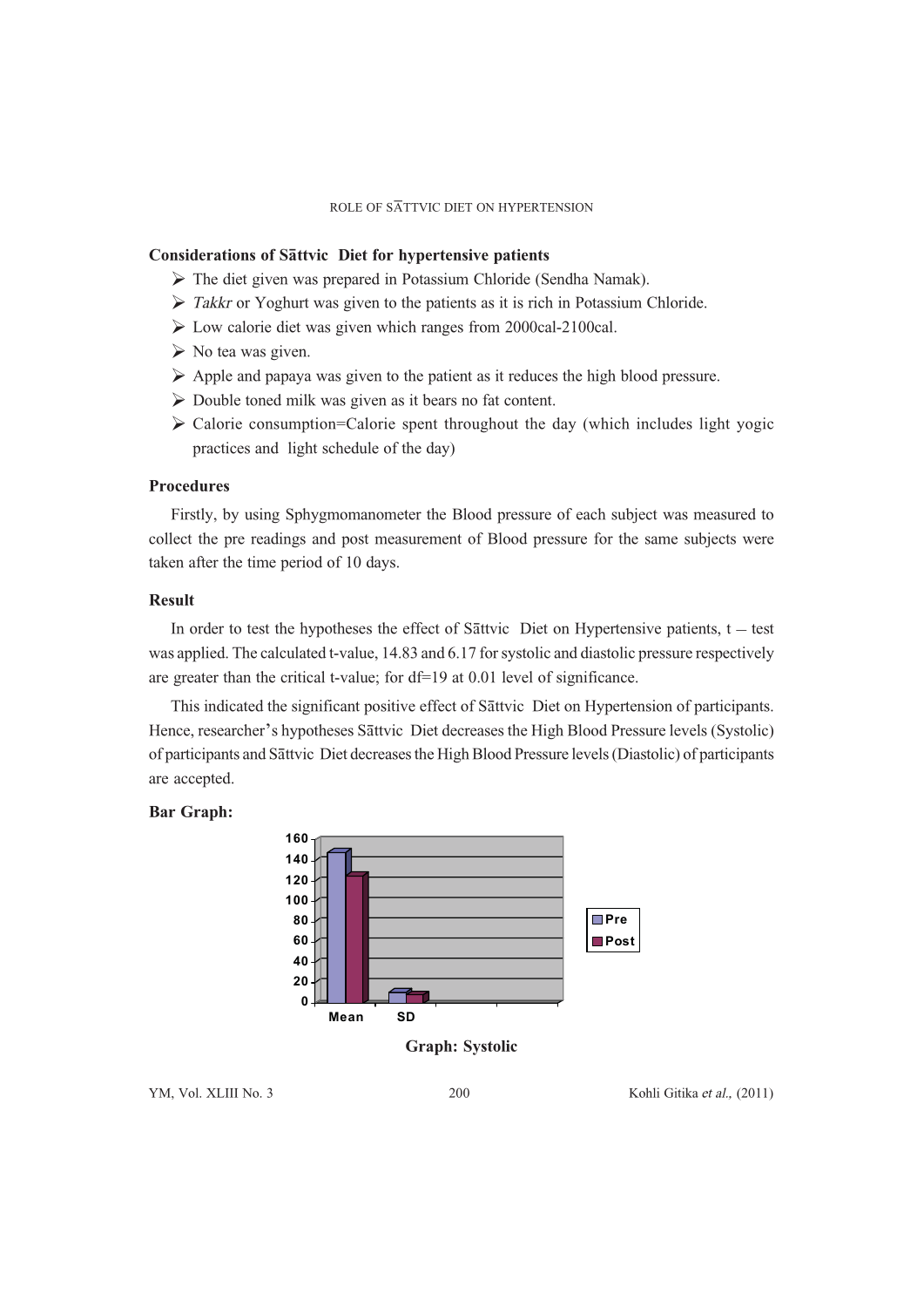

#### Graph: Diastolic

# TABLE: 1

### Result Table: Systolic

| Group |    | Mean   |        | R    | <b>SE</b><br>D | df |       |      |
|-------|----|--------|--------|------|----------------|----|-------|------|
| Pre   | 20 | 148.20 | 11.181 | .769 | 1.598          | 19 | 14.83 | 0.01 |
| Post  | 20 | 124.50 | 8.382  |      |                |    |       |      |

# TABLE: 2

# Result Table: Diastolic

| Group | N  | Mean  | $\bm{o}$ | R    | <b>SE</b><br>D | df |      |      |
|-------|----|-------|----------|------|----------------|----|------|------|
| Pre   | 20 | 84.80 | 6.031    | .267 | .522           | 19 | 6.17 | 0.01 |
| Post  | 20 | 75.40 | 5.154    |      |                |    |      |      |

#### Discussion

The above table shows that pre mean value of Systolic blood pressure of participants is 148.20 whereas the post means value is 124.50; and the pre mean value of diastolic blood pressure of participants is 84.80 whereas the post means value is 75.40. This result shows that the systolic and diastolic blood pressure of participants significantly decreased by having recommended Yogic diet. There was statistically significant decrease of 23.7 units in post systolic blood pressure level of participants and statistically significant decrease of 9.4 units in post diastolic blood

YM, Vol. XLIII No. 3 201 Kohli Gitika et al., (2011)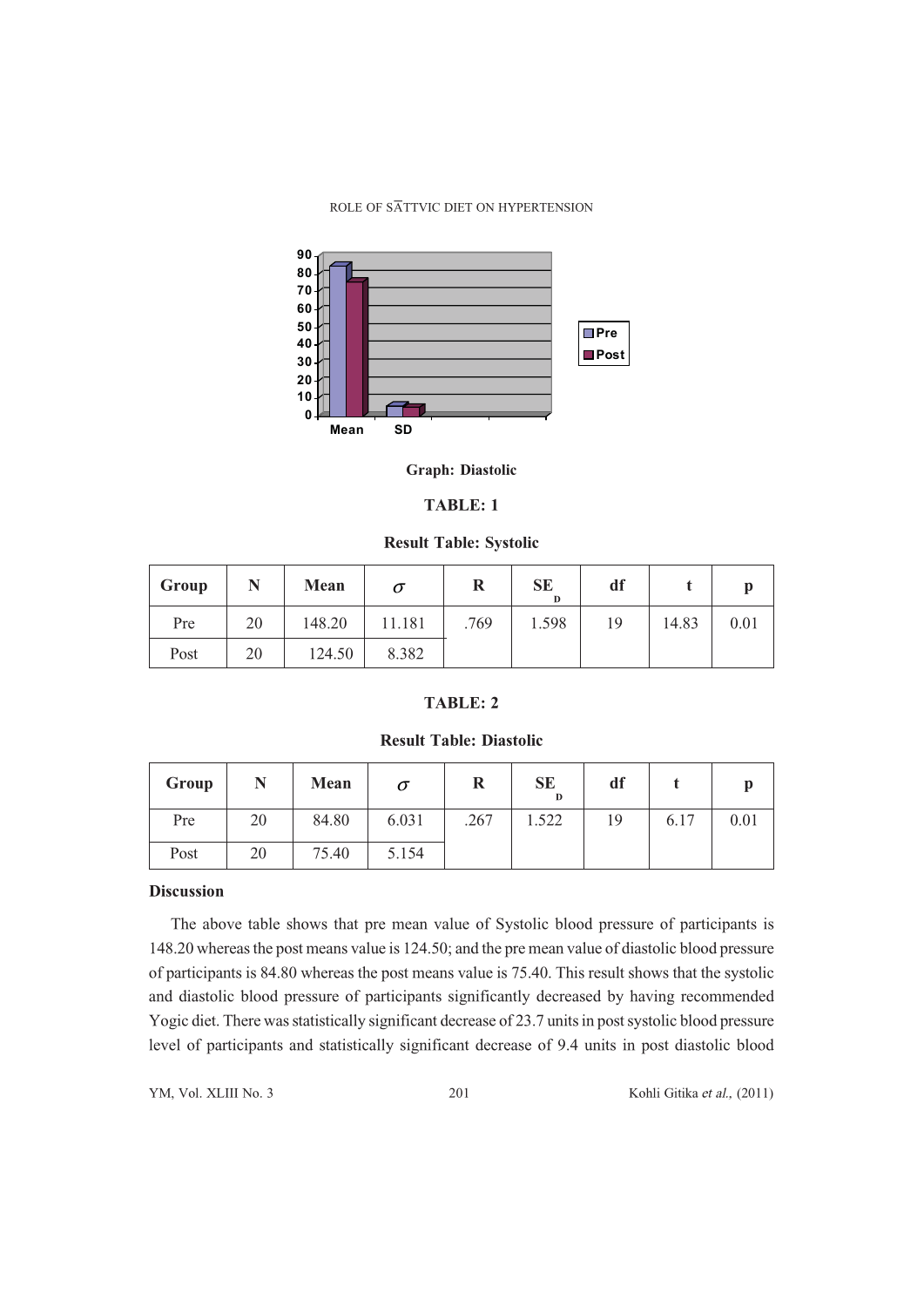pressure level of participants. 18 participants showed positive results in diastolic blood pressure, while only 2 participants were found unaffected. In case of Systolic pressure all the participants showed significant difference.

Hence, it is known that decreased Systolic and Systolic blood pressure level of the participants is not due to sampling fluctuations or chance factor but due to the recommended Sattvic Diet for hypertensive patients in whom they were living in spiritual environment.

 Research has shown that a vegetarian diet (i.e., no meat, poultry or fish) helps maintain normal blood pressure. Essential hypertension is undoubtedly a multifactorial 'disease' and it is very unlikely that only one causal factor is involved. Environmental and lifestyle factors that have been invoked to explain an elevated blood pressure include sodium, alcohol and caloric intake, stress and physical inactivity (Fagard. 2000). One study involving 59 healthy omnivores revealed that both systolic and diastolic blood pressure fell when they ate a vegetarian diet and blood pressure levels rose again when they returned to their meat eating diet. (Hallenbeck et.al, 1981). Low salt intake also have a significant influence on hypertension. In agreement with the findings of others it was observed that sodium, but not chloride, restriction was necessary for the therapeutic effect. (Grollman, et al. 1945). Further low intake of sugar and fat also reduces high B.P. High sucrose diet hastens LV dysfunction resulting in greater MHC isoform switch and upregulation of ANF, initiating apoptosis and increase rate of mortality when compared to either low-carbohydrate or high-fat or high starch diets. (Sharma, et al. 2008). Potassium supplementation appears to modestly lower the blood pressure in some normotensive and hypertensive patients (Geleijnse et. al, 2003).

## Conclusion

Thus it can be concluded that a Sattvic Diet significantly decreases the elevated blood pressure of the subjects. This effect of Sattvic Diet can be used as a supplementary treatment to hypertension.

# Limitation and recommendations

Though the utmost care was taken in formulating design & conduction of the study. Yet it can not be said with confidence that study was perfect in all respects. There it is recommended that:

- 1) For more generalization, sample size should be large than taken
- 2) The intervention time should be increased

YM, Vol. XLIII No. 3 202 Kohli Gitika et al., (2011)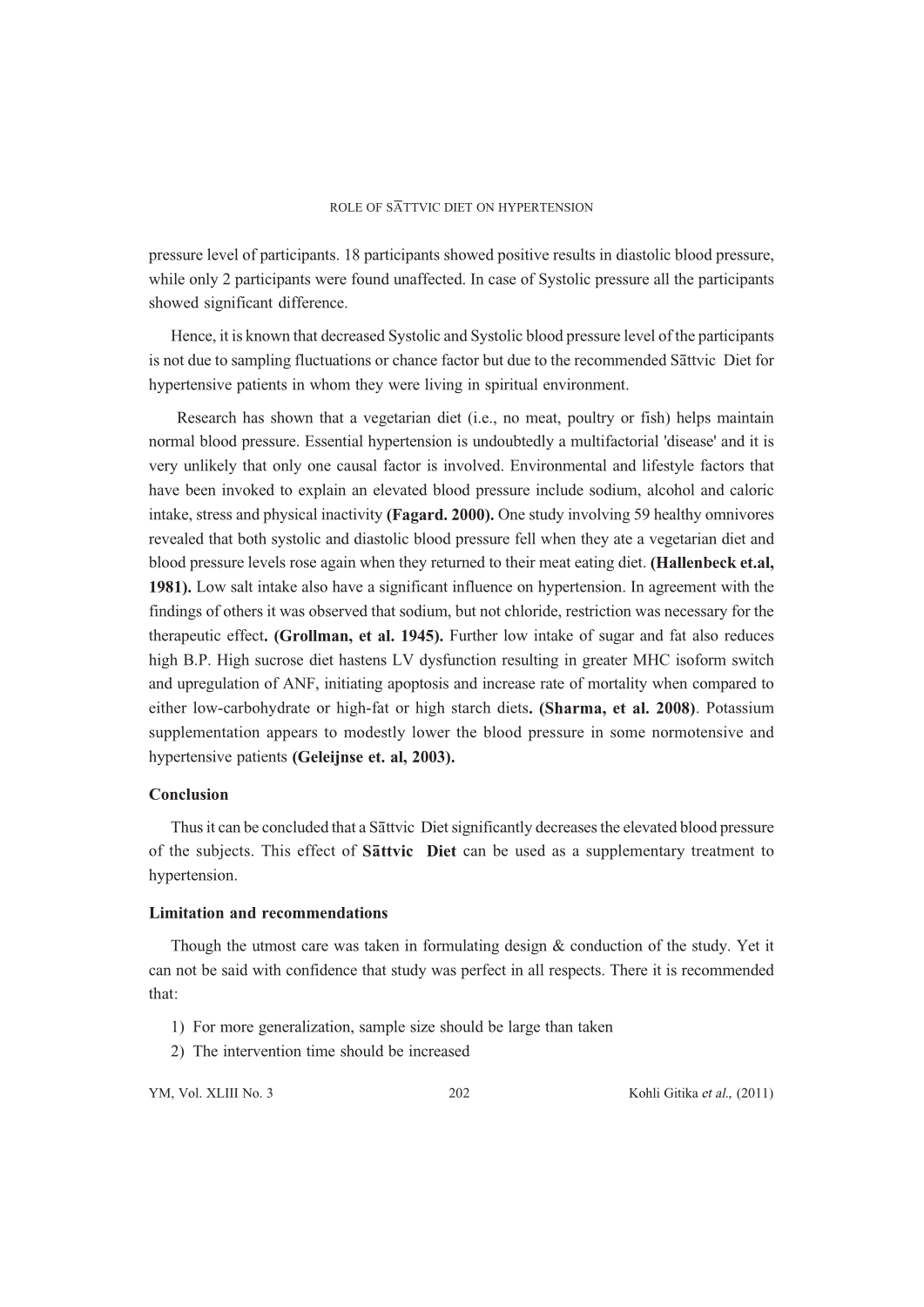# References

- 1. Carretero, OA, Oparil, S. (January 2000), ''Essential hypertension. Part I: definition and etiology''. Circulation 101 (3): 329-35. PMID 10645931. http://circ.ahajournals.org/cgi/ pmidlookup?view=long&pmid=10645931.
- 2. Chandra, S. (2005), ''Dil ko bachana hai toh zindagi ki raftaar badaliye'' Hindustan , August 21,2005
- 3. Dwivedi, Girish & Dwivedi, Shridhar (2007), History of Medicine: Suśruta " the Clinician " Teacher par Excellence. National Informatics Centre (Government of India).
- 4. Elley CR, Arroll B (2002), ''Review: aerobic exercise reduces systolic and diastolic blood pressure in adults''. ACP J. Club 137 (3): 109. PMID 12418849. http://www.acpjc.org/ Content/137/3/Issue/ACPJC-2002-137-3-109.htm.
- 5. Fagard RH (2000), *Physical activity, fitness and blood pressure. In: BirkenhGHger WH,* Reid JL, Bulpitt CJ (eds), Handbook of Hypertension, Vol 20: Epidemiology of Hypertension. Elsevier: Amsterdam, pp 191-211.
- 6. Fortmann, S. P., & Breitrose, P. E. (1996), The Blood Pressure Book: How to Get it Down and Keep it Down. Palo Alto, CA: Bull Publishing Company.
- 7. Geleijnse, JM, Kok, FJ, Grobbee, DE. (2003), Blood pressure response to changes in sodium and potassium intake: a metaregression analysis of randomised trials. J Hum Hypertens; 17:471.
- 8. Goswami V.P. (2007), Shrimad Bhagwat Gita, Bhakti Vigyan Nityananda Book Trust Sri Krishna Chaitanya Mission (Regd.) Orissa, India
- 9. Grollman, A., Harrison, T. R., Mason, M. F., Baxter, J., Crampton, J., and Reichsman, F.(1945), Sodium restriction in the diet for hypertension. J. A. M. A., 129, 533.
- 10. Hallenbeck WH, Brenniman GR, Anderson PJ (1981), High Sodium in Drinking Water and its Effects on Blood Pressure. AM. J. Epidemology;1 14: 817-825.
- 11 Kearney PM, Whelton M, Reynolds K, Muntner P, Whelton PK, He J (2005). ''Global burden of hypertension: analysis of worldwide data''. Lancet 365 (9455): 217-23. doi:10.1016/S0140- 6736(05)17741-1. PMID 15652604.
- 12. Klaus D, Böhm M, Halle M, et al. (May 2009), "[Restriction of salt intake in the whole population promises great long-term benefits]'' (in German). Deutsche Medizinische Wochenschrift (1946) 134 Suppl 3: S108-18. doi:10.1055/s-0029-1222573. PMID 19418415.

YM, Vol. XLIII No. 3 203 Kohli Gitika et al., (2011)